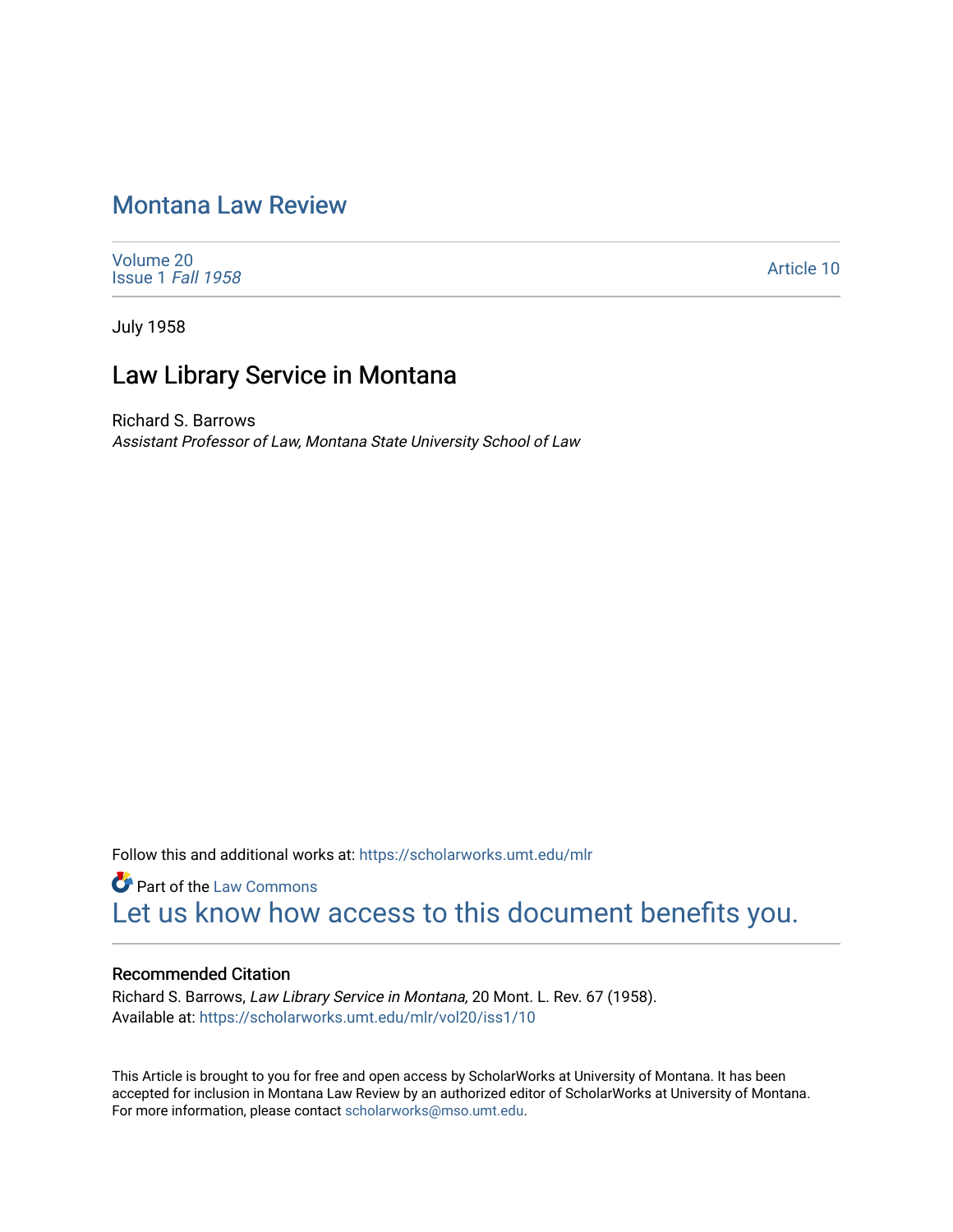## Law Library Service in Montana Barrows: Law Library Service in Montana

#### **By RICHARD S. BARROWS\***

The Pacific Northwest Library Association, with help from the Ford Foundation, has recently completed an investigation of library services and facilities within the states of this region. The procedure followed in Montana was to distribute questionnaires to our five largest cities and to the cities of Livingston, Whitefish, Havre, Glasgow, Miles City, Glendive, Cut Bank, Dillon, Sidney, Deer Lodge, Hamilton, Lewistown, Kalispell, Anaconda and Bozeman, which were considered representative. It was felt that this coverage would furnish a true cross-section of opinion from the roughly **900** lawyers practicing in the state. Some forty-five replies were received.

The four page questionnaire, a completed copy of which is attached to this article, sought to find out what sort of library each lawyer used and its merits and demerits. Certain representative works, considered basic to a working collection, were listed to discover whether or not they were available to members of the Bar in each of the various localities surveyed. **A** third section was designed to sample opinion with regard to libraries which were being used by the practitioner but which were not under his immediate control. Was he satisfied with the methods used in the acquisition, organization, listing and circulation of the books? Was the library's staff adequate with respect to size, training and the amount of service rendered? Did it seem advisable to use outside professional help to set up cooperative programs for the improvement of book selection, cataloging, training of personnel, etc ?

It was found that almost all lawyers contacted have access to the Montana statutes and reports, the Pacific Reporter, the federal statutes, both of the current legal encyclopedias, A.L.R., and the Montana or Pacific Citators. The metropolitan area libraries contain the complete National Reporter System, complete digests, periodical indexes, federal regulations and some treatises. Even in the most sparsely populated counties many practitioners have the use of Williston on Contracts, Wigmore on Evidence, Collier (or Remington) on Bankruptcy and a standard federal tax service. Other listed items were not so plentiful. Some were found in only one of the libraries surveyed (Kaltenbach and Jahr on Eminent Domain, for example). The buildings housing the collections were generally considered to be conveniently located and adequate with respect to light and space; but a significant minority was not so sure that the location was convenient and that their library quarters were adequate for the purposes intended. Most stated that their community library usually provided the materials that they needed, although they went on to point out that they had frequently missed such materials as reports from other states and federal administrative decisions.

As to "libraries not private firm libraries" it was found that while all libraries serving the smaller cities allowed their books to circulate, none of

<sup>\*</sup>Assistant Professor Law and Librarian, Montana State University. Member of the Michigan Bar and the Massachusetts Bar. S.B. **1943,** LL.B. 1948, Harvard University.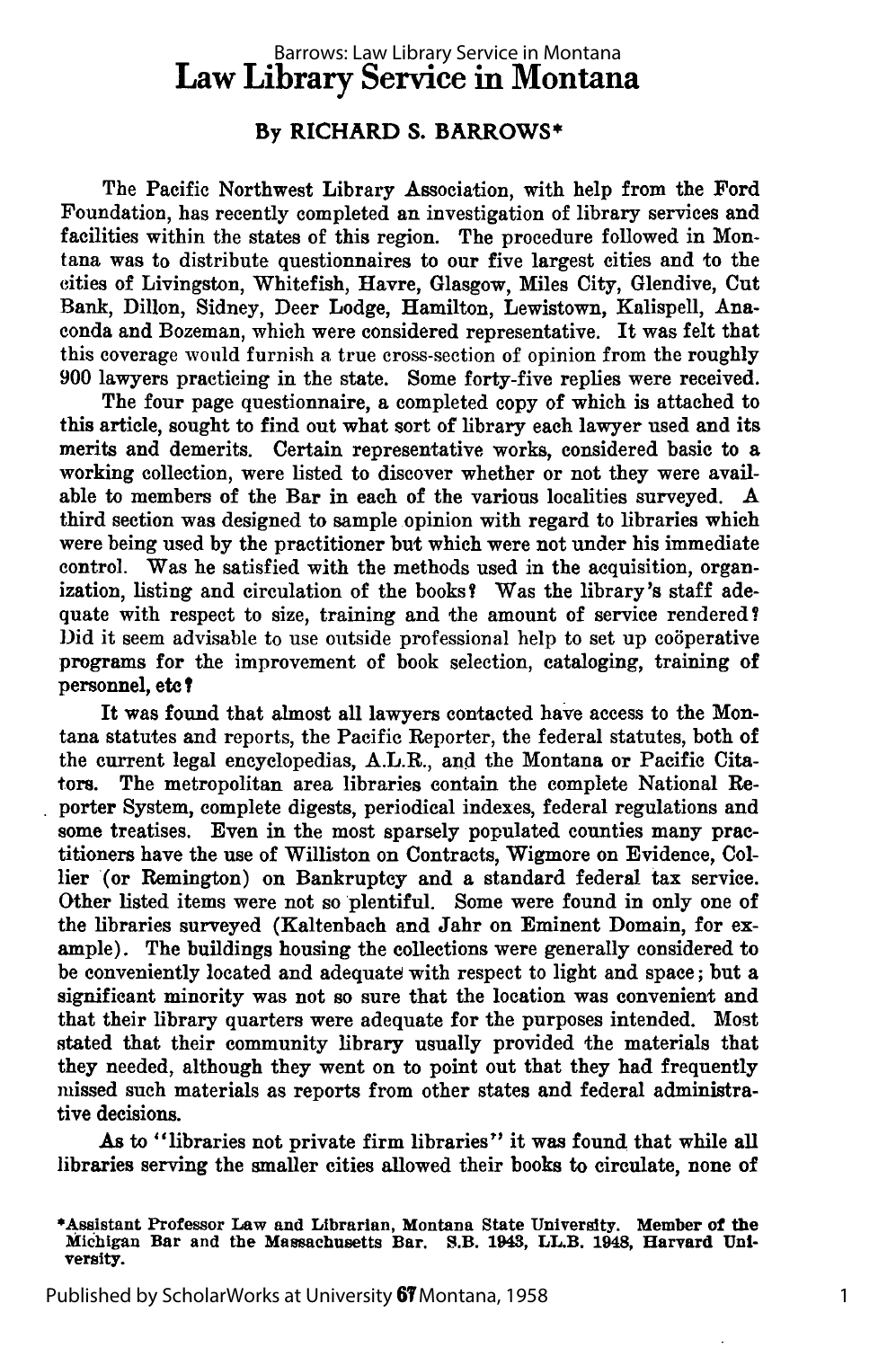68

them had cataloged collections. There are no full time law librarians except for those in charge of Anaconda's library, the Silver Bow County Law Library in Butte, the State Law Library in Helena and the Law School Library at Montana State University. Responsibility for administering judge-picked county collections rests with the county clerk's office, the court reporter, or, according to one lawyer, "no one." Opinion was evenly divided with regard to the merits of cooperative purchasing and cataloging as well as with regard to the utilizing of expert help. Such help would result in organizing existing collections and in informed recommendations for additions to these collections. The returns show that no one wanted an expert to supervise on-the-job training for their present library staff members. This training would increase the efficiency of staff members with a high school education and even those with a college degree.

However, the report did indicate that certain constructive steps can be taken to improve law library services. For example, none of the larger law libraries provide for lending books by mail. This suggests the need for a central lending library which can cooperate with all of the county libraries in lending hard-to-get materials needed by local attorneys. A system of this kind has already been established in British Columbia where mail loans and photostat services are offered by the Law Society's main library in Vancouver to supplement rural collections.

The library of the Law School might be used as such a centralized distribution point for book loans on a help-when-possible basis. Before this can happen, members of the Bar would have to show sufficient interest to encourage this extra library service. The payment of an annual fee for the use of these services would facilitate obtaining the extra volumes necessary for implementing the program and would help defray the expense involved in the handling, charging and mailing of the requested volumes. An annual contribution of \$4.00 from each member of the bar would yield some \$3,500.00. The legislature might also be approached with a view to contributing to a central lending collection. The state collection in Helena cannot be loaned, so it does not directly benefit practitioners throughout the state as this proposed service might. It should be noted that completely adequate lending by mail presupposes that the lawyers desiring this service have the help of a reference librarian. Such librarian reference service is provided to Washington attorneys by the Law Library of the University of Washington.

Another approach to the problem of determining what to use and where to find it is that of the subject listing of recommended treatises. Such a list is now under preparation by the Committee on Cooperation between the Association of American Law Schools and the American Association of Law Libraries. Copies of this list could be marked to show what each county or other local law library contained so that attorneys in the area would know not only what to look for but also where to get it.

It is anticipated that these "Union" lists could be completed with the help of one or more interested attorneys within the area served by each fair-sized library. Books available from other attorneys as well as those housed in libraries could also be shown on the list.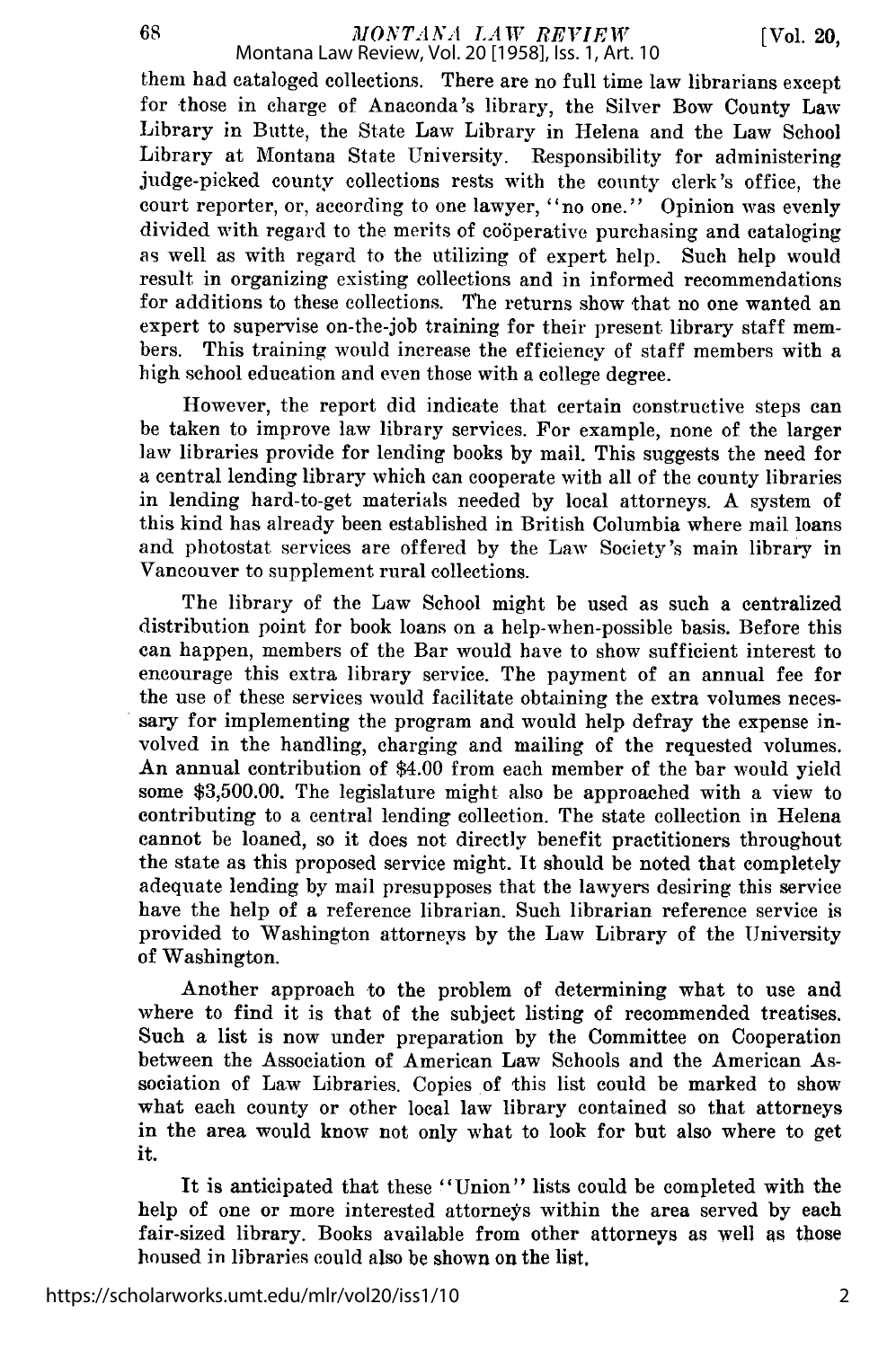Another constructive step would be to have the *Index to Legal Periodicals* installed in the smaller libraries; the subscription charge is made on a service basis, so that even the poorest of them could afford it. This index would indicate to the users of the county libraries the contents of current periodicals. A copy or reproduction of the desired issue of a periodical might then be obtained from the projected central lending library.

In addition to the possibilities outlined above, the Regional Survey Report suggests that each region would profit from the services of a trained lawyer-librarian who would travel about the state checking on county collections or, more generally, with the county attorneys and district court judges. He would advise them regarding current and newly-developed legal publications which would fit their needs and which they, themselves would not have time to look into. This would also be of value to all local practitioners using the same library. Organizational details involved in the operation of the libraries could also be worked out by such a person, as his training would have included matters of this kind. Existing collections could also be checked to insure that they were current; *i.e.,* that the latest pocket parts and replacement volumes had been acquired.

Estimated cost for this service, according to survey figures, is approximately \$8,000. That figure includes an allowance for 8,000 miles of travel and 118 days away from home (at  $8¢$  per mile and \$7.25 per day). Support for such project would, of necessity, have to be furnished by the legislature. Backing should, however, come from the local bar and judiciary of the many areas in Montana which would be benefitted by such an arrangement.

Practicing lawyers who received their legal training at Montana State University, as well as the majority of those graduating elsewhere, have learned the use of the tools available in a fairly complete law library. It would seem axiomatic that this training will have been of value only if these tools can be kept available. The survey has conclusively shown that many lawyers throughout the Northwest are being handicapped in the practice of their profession because research materials are not being provided.

It is therefore suggested that those interested in improving legal standards in Montana will wish to consider at least some of the steps which have been outlined herein. Perhaps something will be done to help the attorney up on the "high line" who commented, "In Northeast Montana you either buy the book, talk a competitor into buying it, or do without."

69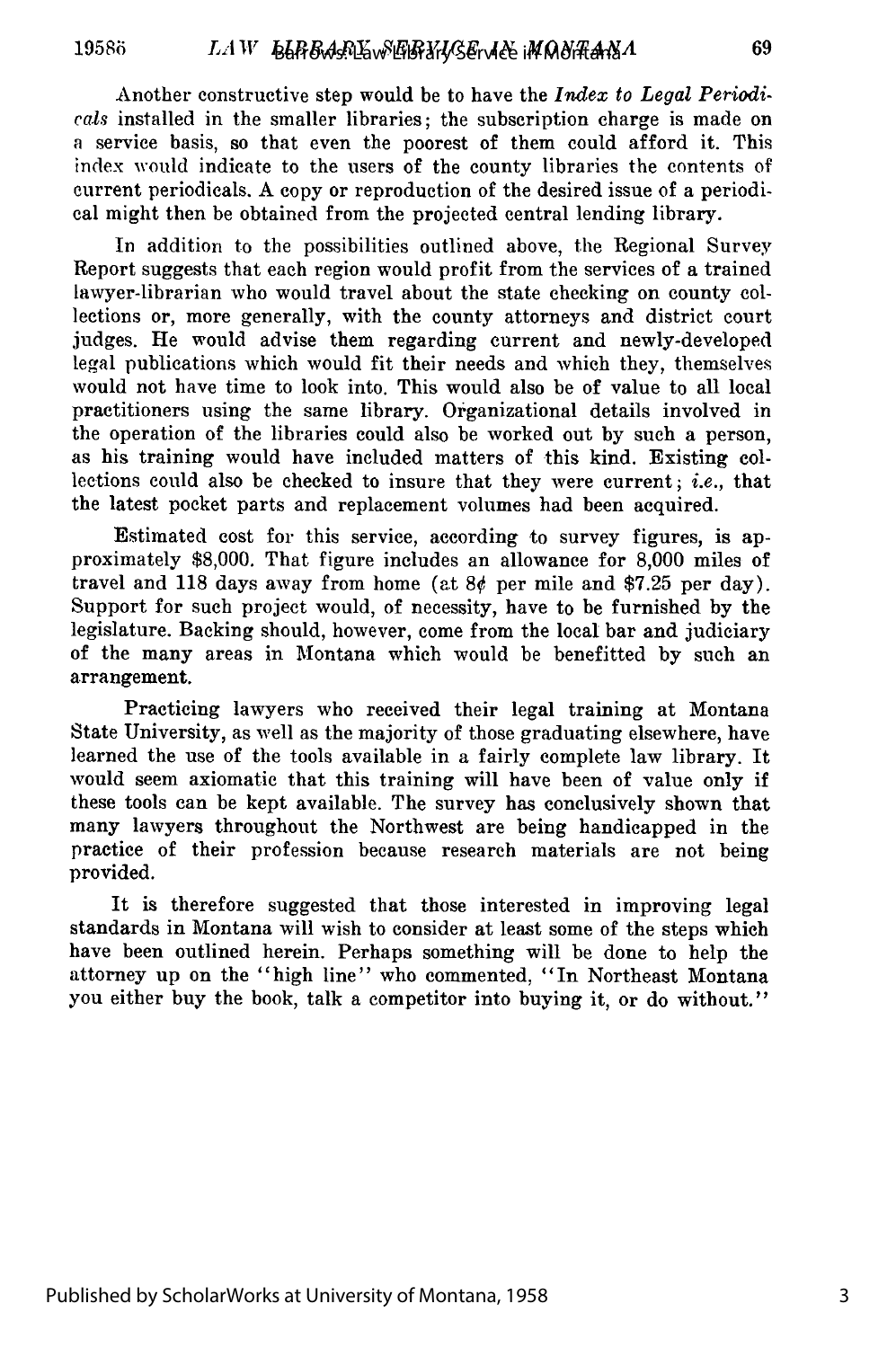**[Vol. 20,**

#### *APPENDIX*

#### **P.N.L.A.** Library Development Project Law Library Survey Lawyer's Appraisalt

What kind of law library do you use?

43 own firm library

70

2 cooperative firm library

22 county law library

14 other (specify) **:** State Law Library -7, Other Law Firms **-6.**

- If you use another than your own firm lbrary, Is its location convenient to your office 21 yes 8 no
	- to the court house 21 yes 4 no

**If** you use another than your firm library, do you contribute directly to its support? 2 yes **28** no.

Does the combination of libraries **in** your community usually provide the materials you need? 34 yes **7** no.

- If not, which of the following types of materials have you frequently missed?
	-
	-
	- 11 reports from jurisdictions other **5** loosele<br>than local and U.S. 8 briefs
- **6 up-to-date treatises** 8 legal periodicals 8 legal periodicals 8 state statutes 8 contract 8 and 8 contract 8 and 8 and 8 and 8 and 8 and 8 and 8 and 8 and 8 and 8 and 8 and 8 and 8 and 8 and 8 and 8 and 8 and 8 and 8
	- 7 Index to Legal Periodicals<br>5 looseleaf services
		- than local and U.S.
	- 10 federal administrative decisions
	- **8** federal administrative regulations

other (specify) **: .................................................**

The following is a sampling of books generally considered basic to a working collection. **If** you can do so from your own knowledge, please indicate whether you have ready access to them:

| A.L.R. complete        | 44 yes          | $\ldots$ no | National Reporter Sys-   |              |                 |
|------------------------|-----------------|-------------|--------------------------|--------------|-----------------|
| Am. Jur. complete      | $43$ yes $2$ no |             | tem complet <del>e</del> | $16$ yes     | $24$ no         |
| $C.J.-C.J.S.$ complete | $42$ yes        | no          | <b>U.S.C.A.</b>          | $40$ yes     | 3 <sub>no</sub> |
| Fifth Decennial        | 24 yes 17 no    |             | Code of Feberal          |              |                 |
| Sixth Decennial        | 22 yes 20 no    |             | Regulations              | 21 yes 18 no |                 |
| General Digest         | 24 yes 16 no    |             | Index to Legal           |              |                 |
| Pacific Reporter       |                 |             | Periodicals with         |              |                 |
| complete               | 45 yes  no      |             | cumulative volumes       | $13$ yes     | 24 no           |
| Northeastern Reporter  |                 |             | Montana Shepard          | $39$ yes     | 5 <sub>no</sub> |
| complete               | $28$ yes        | 20 n        | Pacific Shepard          | $42$ yes     | 3 <sub>no</sub> |
|                        |                 |             | U.S. Shepard             | $22$ yes     | 18 no           |

| A standard treatise on Evidence<br>Wigmore, 1940, with |              |                 | A standard treatise on Contracts<br>Williston, 1957- | 21 yes 18 no |  |
|--------------------------------------------------------|--------------|-----------------|------------------------------------------------------|--------------|--|
| pocket supplements 29 yes 10 no                        |              |                 | oг                                                   |              |  |
| or                                                     |              |                 | Corbin. 1950 with                                    |              |  |
| McCormick, 1954                                        | 11 yes 16 no |                 | pocket supplements 7 yes 20 no                       |              |  |
| or                                                     |              |                 | or                                                   |              |  |
| Conrad, 1956                                           |              | $2$ yes $19$ no |                                                      |              |  |
| or<br>another (specify): Jones $-5$                    |              |                 |                                                      |              |  |

| A standard treatise on <i>Eminent Domain</i><br>Jahr, 1953 |                 | $1$ yes $26$ no | A standard treatise on Bankruptcy<br>Collier, loose-leaf | 12 yes 17 no |       |
|------------------------------------------------------------|-----------------|-----------------|----------------------------------------------------------|--------------|-------|
| oг                                                         |                 |                 | or                                                       |              |       |
| Kaltenbach, loose-leaf<br>or                               | $1$ yes $27$ no |                 | Remington, 1934 with<br>pocket supplements 13 yes 18 no  |              |       |
| Nichols, loose-leaf                                        |                 | 5 yes 25 no     | nг                                                       |              |       |
| or                                                         |                 |                 | Zwanzig, 1954 with<br>pocket supplements                 | 5 уев        | 20 no |
| Orgel, 1953<br>0F                                          | 4 yes           | 25 no           | or                                                       |              |       |
| another $(specify)$ :                                      |                 |                 |                                                          |              |       |

tThe figures used are totals from the 45 questionaires returned. https://scholarworks.umt.edu/mlr/vol20/iss1/10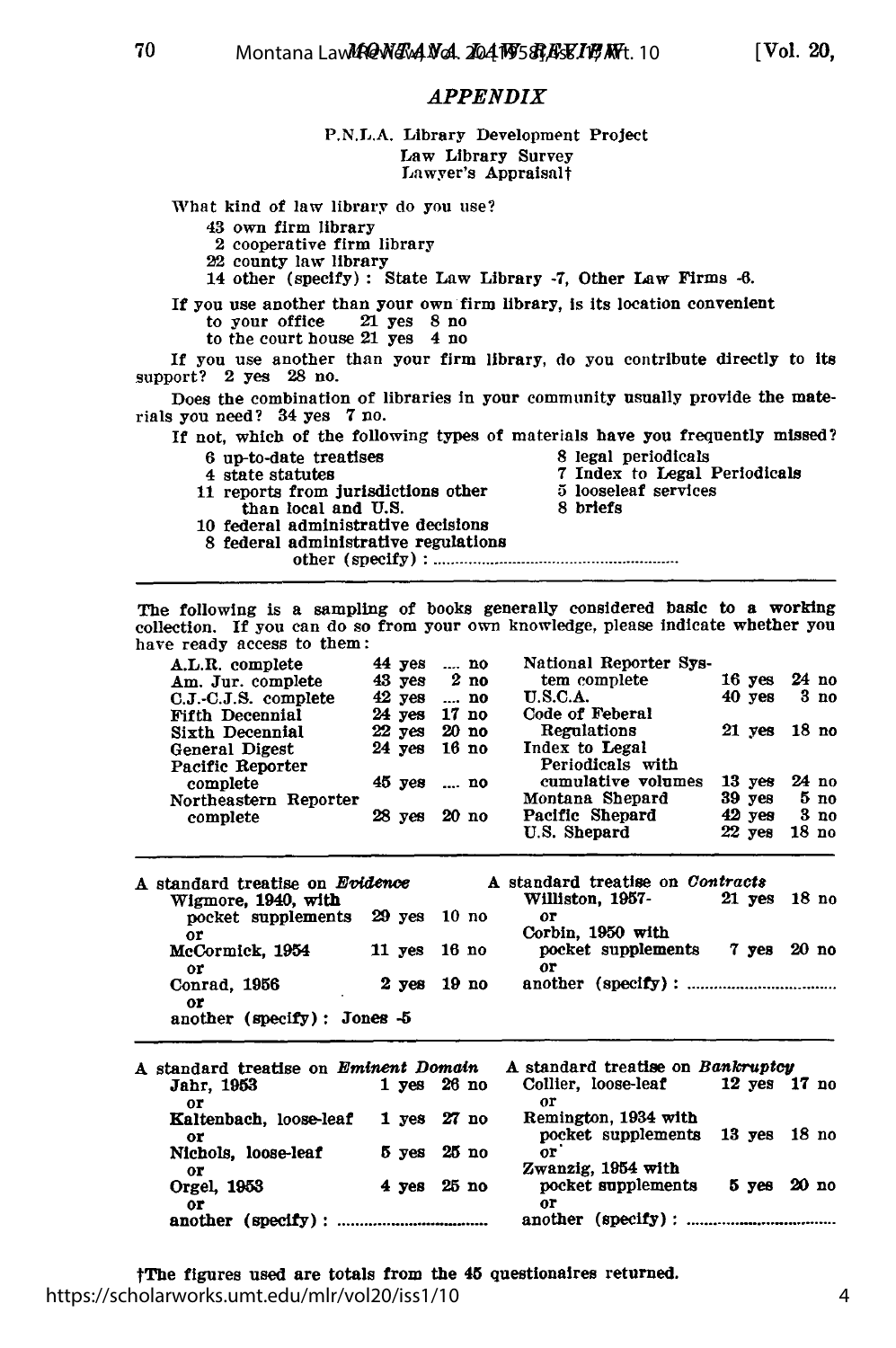| A standard Federal Tax Service<br>Commerce Clearing |                  |       |                 | A standard Labor Law Service<br>Bureau of National |                 |         |  |
|-----------------------------------------------------|------------------|-------|-----------------|----------------------------------------------------|-----------------|---------|--|
| House                                               | $20 \text{ yes}$ | 12 no |                 | Affairs. Labor                                     |                 |         |  |
| or                                                  |                  |       |                 | Relations Reporter                                 | $4$ yes $27$ no |         |  |
| Prentice-Hall                                       | $27 \text{ yes}$ |       | 7 <sub>no</sub> | 0P                                                 |                 |         |  |
| oг                                                  |                  |       |                 | Commerce Clearing                                  |                 |         |  |
| another (specify): Rabkin & John-<br>$son - 2$      |                  |       |                 | House<br>or                                        | 9 yes 26 no     |         |  |
|                                                     |                  |       |                 | <b>Prentice-Hall</b><br>oг                         | $5 \text{ yes}$ | - 25 no |  |
|                                                     |                  |       |                 |                                                    |                 |         |  |

**THE BALANCE** OF THESE **QUESTIONS** APPLY ONLY TO LIBRARIES *WHICH ARE NOT PRIVATE FIRM LIBRARIES:* **If** you use only your own library, please omit answering:

**If** the collection seems inadequate to you, do you attribute this to: **6** lack of funds

1 inadequate planning

**..** other **(specify) :** ..............................

| Is the collection arranged so that materials are easy to find?                |           | $13$ yes $2$ no     |
|-------------------------------------------------------------------------------|-----------|---------------------|
| Do the rules allow books to circulate outside the library?                    |           | $14$ yes $2$ no     |
| if "no," are the rules enforced?                                              |           | $2$ yes $\ldots$ no |
| whatever the rules regarding circulation of books, do you<br>think them wise? | 6 yes  no |                     |

Is there sufficient control of circulation to allow you to locate a book which another has borrowed? **15** yes .... no.

**Is** the library's collection listed so that you can tell whether a particular book (for which you know the author and title) is Included, even though you don't see the book on the shelf? 6 yes 9 no.

If "no," does the absence of such a listing disturb you? 4 yes **5** no. Is there a subject listing so you can find books without knowing the author and title? 4 yes 10 no.

**If** "no," does the absence of such a listing disturb you? 2 yes **6** no.

What official or group of officials determines what books shall be added to the collection? **.............................................................................**

Does the book selector or selection committee make use of suggestions from local lawyers? 11 yes 1 no.

On the whole, considering the funds available, do you feel that the selections are satisfactory? 13 yes 1 no.

Aside from book selection, who runs the library?

- **7** full time librarian 2 part time librarian
- 1 full time librarian and staff
- 1 part time staff
- .... other: Bailiff-2 Clerk-3

| Do you feel that the staff is adequate as to size? | $12$ yes $2$ no |  |
|----------------------------------------------------|-----------------|--|
| as to training?                                    | 5 yes 6 no      |  |
| as to services it performs for you?                | $9$ yes $4$ no  |  |

**If** arrangements could be made for trained law library personnel to assist to attempted improvement of law libraries throughout the region, would you be interested in taking advantage of:

| cooperative purchasing                    |  | 7 yes 5 no                   |
|-------------------------------------------|--|------------------------------|
| cooperative cataloging                    |  | $6$ yes $5$ no               |
| organization of the collection            |  | $5 \text{ Yes} 5 \text{ no}$ |
| recommendations of book selection         |  | $6$ yes $5$ no               |
| inservice training for your library staff |  | $$ yes $9$ no                |